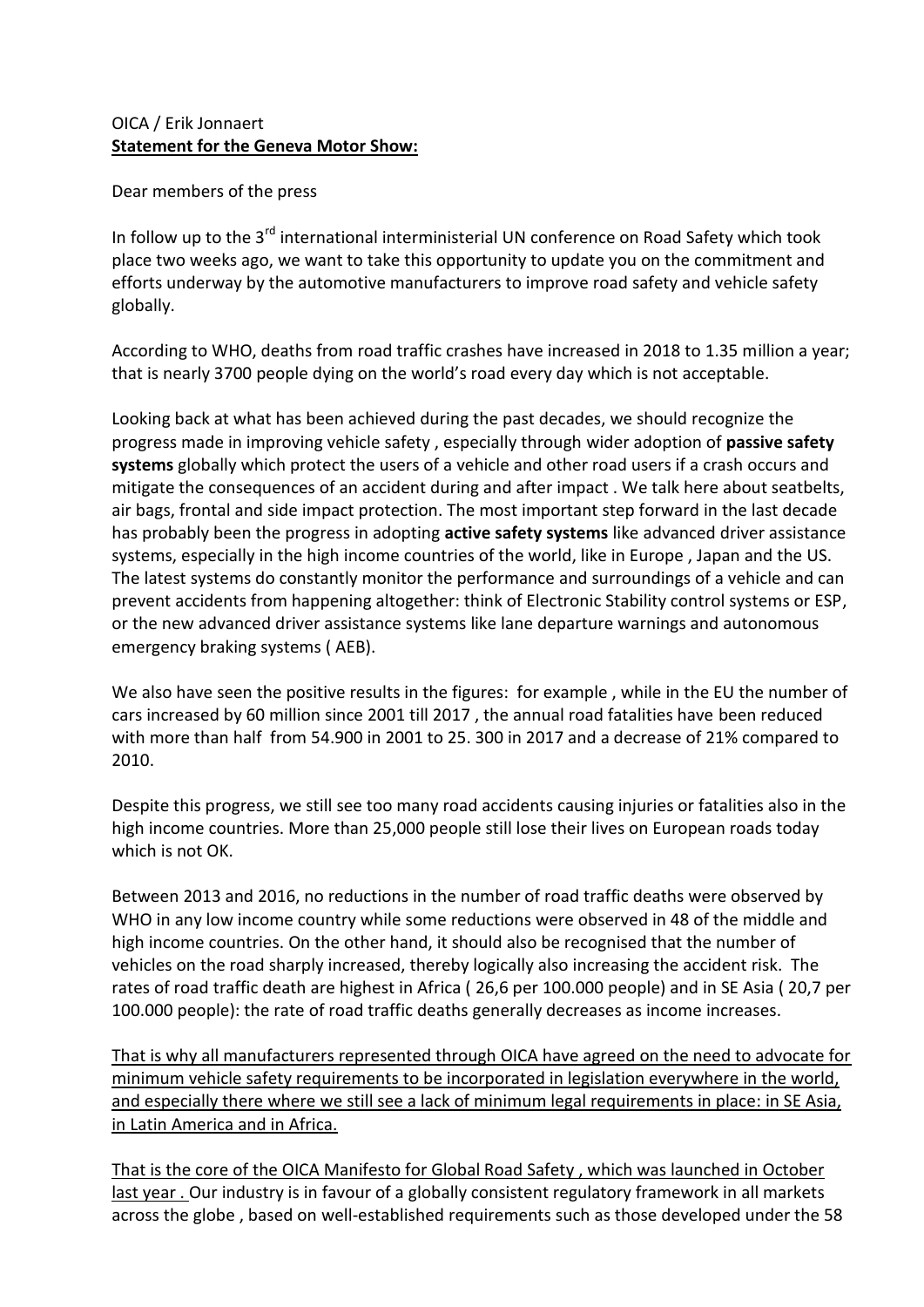and 98 agreements at UNECE-level recognizing that other alternatives are possible such as the US, the Japanese and the Chinese regulations which are all very advanced. OICA has aligned its members to advocate for stronger safety standards globally consistent with what is already in place: that what OICA's Manifesto for Road safety is all about.

We see major opportunities to step up progress in most of the low and middle income countries where the level of fatalities and accidents remain still too high.

- As highlighted in the recommendations of the Academic Expert Group to UN conference in Stockholm, there are stark disparities around the globe in the adoption of mandatory vehicle standards covering the most critical safety technologies.
- As confirmed by the WHO, enacting and enforcing legislation on key risk factors are critical components of an integrated strategy to prevent road traffic accidents and injuries

Strengthening legislation to mitigate key risk factors is recognized by the majority of governments as an important strategy to improve road safety as evidenced by the 149 countries that have designated lead agencies and with responsibilities that include enacting and assessing traffic laws.

OICA calls upon all governments around the world to place all players in the automotive sector on an equal footing by setting mandatory minimum vehicle safety requirements for all new vehicles sold on their territory, in line with established UN requirements or other standards in use in well developed markets. OICA's Manifesto on Road Safety has listed the requirements that should be part of the minimum legal framework for more vehicle safety in all countries worldwide ; this list includes requirements regarding braking including ABS, electronic stability control systems, safety belt requirements, seat and head restraints, requirements against frontal and lateral collision, safe glazing, installation of lighting as well as requirements for the safety of tyres being used on vehicles.

For all these requirements, international regulations have been developed under the UNECE framework of WP29 (the World Forum on Harmonisation of Vehicle requirements) and its 1958 and 1998 agreements or their equivalent such as the requirements existing in the US, Japan, China; ….

OICA is calling upon all national governments worldwide to start planning for a phased implementation of these requirements in order to strengthen vehicle and road safety in close consultation with industry, taking into account the local market needs regarding improving safety on the road.

OICA and its members will put its expertise at the service of the States and is committed to convincing and assisting various countries to implement in their legislation the minimum safety requirements defined. At the same time, OICA is ready to further engage with all other relevant stakeholders advocating higher levels of road safety including FIA and Global NCAP to identify further opportunities to address in order to accelerate progress on road safety in an integrated way.

It will be my role as Special Envoy Road safety for the industry to work in close collaboration with all stakeholders to help us making progress in putting this Manifesto into reality.